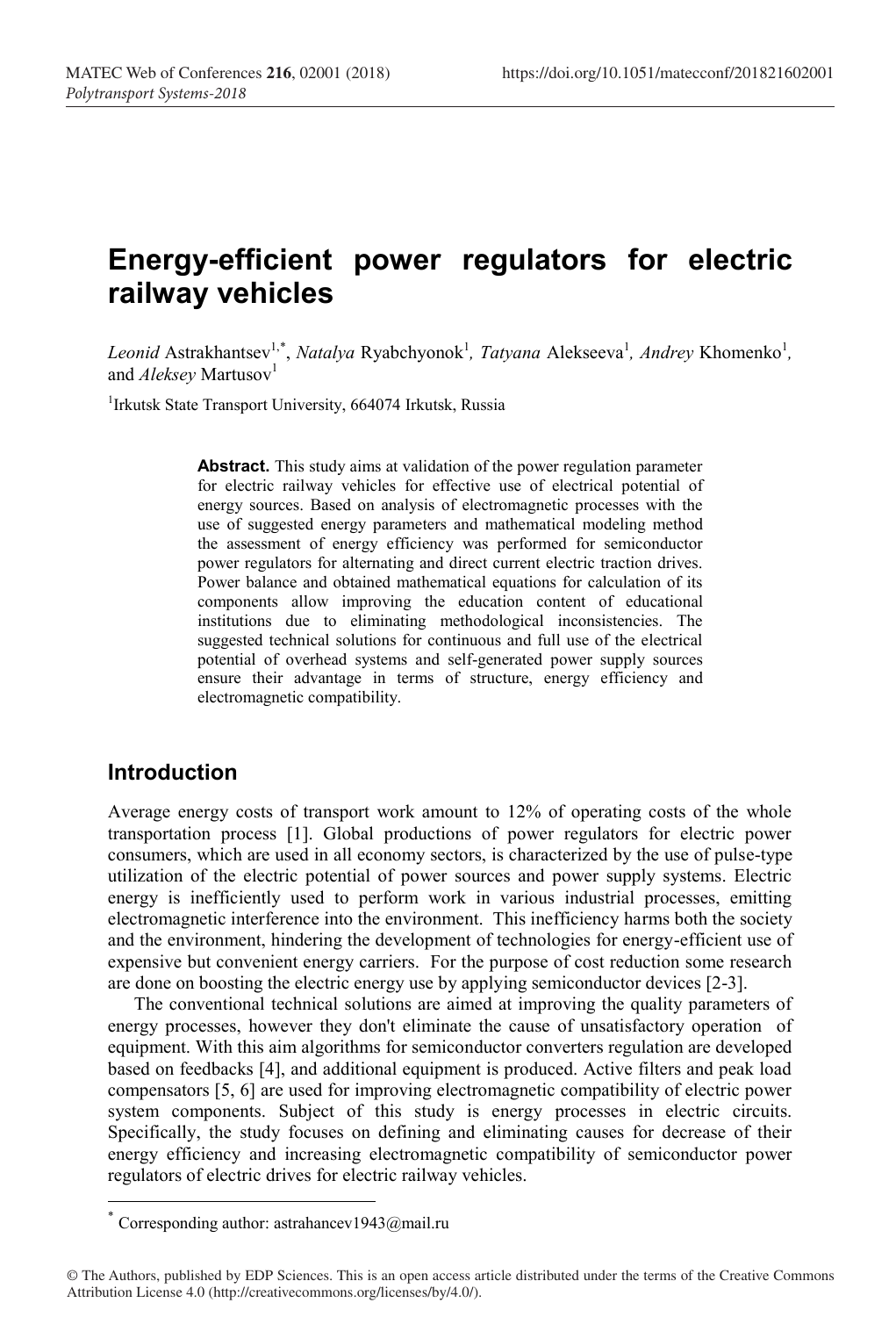Scientific substantiation of energy processes theory, which is studied in educational institutions in Russia and abroad, is based on Poynting's theorem (1885). The change in the duration of the irreversible transformation of electrical energy into another type of energy is accounted for by the conventional law of conservation of energy in the electromagnetic field [7]. However, this issue is often disregarded in the educational process, when the teachers fail to bring it to notice of their students. Power regulation in electric drives today is performed using controlled power semiconductor devices (PSD). The duration of the use of the electrical potential of energy sources for the performance of work is reduced due to current switching in PSD regulators.

The scientific problem consists in lack of mathematical dependences using which one can account the effect of PSD regulators on the duration of use of energy sources electric potential

for task performance. This study aims to develop analytical equations which account variation in the duration of use of energy sources electric potential by power regulators. The power balance at the input of a semiconductor power regulator (SPR) of the electric traction drive is suggested based on the revised energy conservation law in electromagnetic field. New energy parameters enable to eliminate methodological inconsistencies in educational process and to perform differential assessment of energy efficiency of electric power system elements. Mathematical dependences are obtained for calculating the power factor in direct current (DC) circuits. A new parameter for electric engine power control is suggested based on activating of input electrical resistance of electric traction drive.

The power factor  $F_p$  for alternating current (AC) electric railway vehicles with a rectifier-inverter converter (RIC) and pulse phase thyristor control method can be calculated [8] using the quality attributes of the energy process v and  $\cos\varphi$  (1)

$$
F_P = \nu \cdot \cos\varphi, \ \nu = \frac{2\sqrt{2}\cdot\cos\frac{\alpha}{2}}{\pi \cdot \sqrt{\frac{\pi-\alpha}{\pi}}}, \ \cos\varphi = \cos\left(\frac{\alpha}{2} + \frac{\gamma_1 + \gamma_2}{4}\right), \tag{1}
$$

where  $v -$  is the current total harmonic distortion (THDi),

 $cos\varphi$  – is the displacement factor,

 $\alpha$  – is the angle of thyristor regulation of the RIC,

*γ1, γ<sup>2</sup>* – are the switching angles of RIC thyristors.

The use of formulas (1) to calculate the power factor and its dependence on  $\alpha$ ,  $\gamma$ 1,  $\gamma$ 2 makes it possible to achieve satisfactory accuracy for engineering calculations. But the calculated dependences are applied in practice as a way to find technical solutions for increasing the current total harmonic distortion ( $v \rightarrow 1$ ) and for increasing the displacement factor ( $\cos \varphi \rightarrow 1$ ).

Frequency control of asynchronous traction motors (ATM) is performed using an autonomous inverter and pulse width modulation (PWM) at the stator windings [9, 10]. Duration of the use of the electrical potential of the power supply system shortens in the rated ATM operating conditions due to the pauses between rectangular voltage pulses (Fig.1).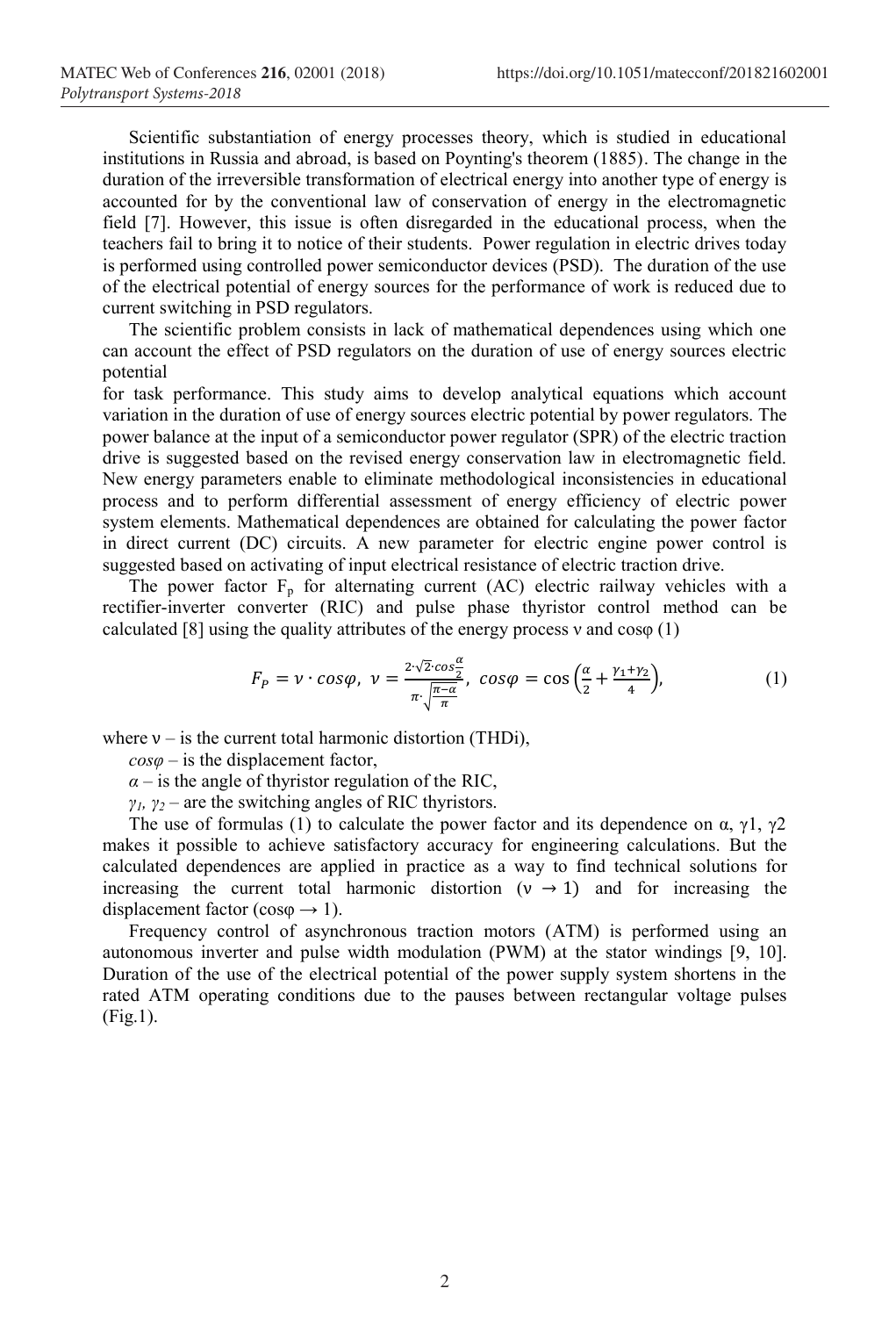

Fig. 1. Voltage timing diagrams for pulse width modulation.



**Fig. 2.** Vector diagram of voltages and currents when the 4qS converter is operating in the rectifier mode.

ATM starting and output torque ramping are carried out with a reduced effective voltage at the stator windings and decreased frequency. To provide that the pauses between rectangular voltage pulses are increased. This approach makes it possible to reduce the duration of the irreversible transformation of electrical energy into another type of energy. PWM is used to control PSDs of four-quadrant 4qS converters. The pulse current envelope IS at the input of the converter  $(\varphi = 0)$  is matched with the instantaneous AC voltage curve  $U<sub>S</sub>$  in the traction mode (Fig. 2). Phase displacement occurs by the angle  $\pi$  of the pulse current envelope at the converter input with the instantaneous AC voltage curve for the regeneration mode [11].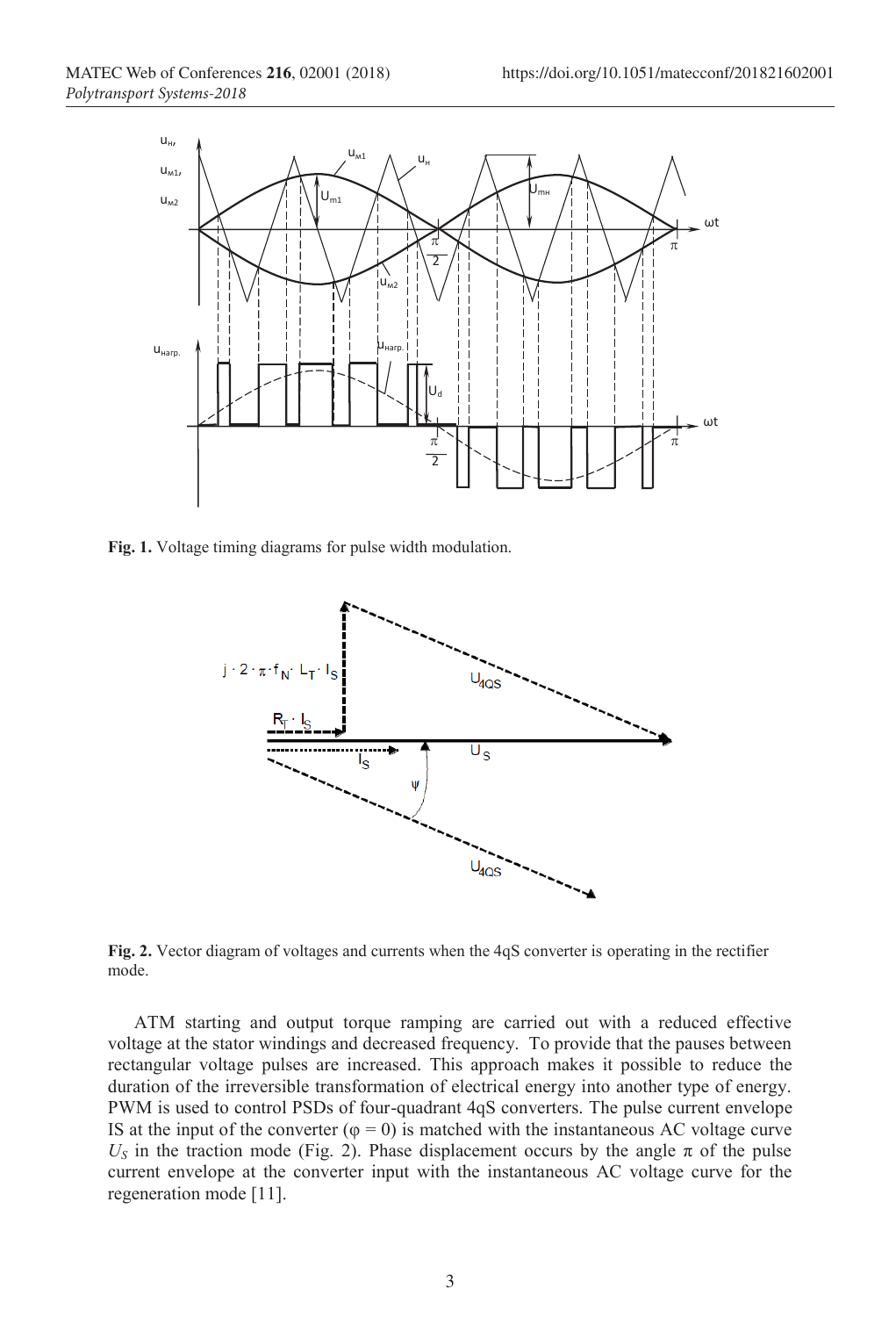#### **Research methods**

The validation of the reason for unsatisfactory energy efficiency and electromagnetic compatibility of pulse semiconductor power regulators was carried out by refining the energy conservation law in the electromagnetic field [12, 13]. The revised version of the law takes into account the reduction of the duration of irreversible conversion of electrical energy not only by reactive elements of the electrical circuit, but also by semiconductor devices. The power balance at the input of a semiconductor power regulator (SPR) of the electric traction drive of an electric railway vehicle (2) was obtained and new energy characteristics were

$$
\sqrt{S_{in}^2 - \Delta S^2} = \sqrt{P^2 + Q^2}.\tag{2}
$$

The total power at the regulator input *Sin*

$$
S_{in} = U \cdot I,\tag{3}
$$

where U, I are the effective voltage, current at the input of the power regulator.

The component of the total power at the input of the SPR for the non-conductive state of the PSD

$$
\Delta S = \sqrt{\sum_{k=0}^{n} U_{pk}^{2} \cdot I_{k}^{2}} = U_{p} \cdot I,
$$
\n(4)

where  $U_{Pk}$  – is the effective voltage of the kth component of Fourier series at the input of the power regulator during the non-conductive state of the PSD;

 $I_k$  – is the effective value of current of the k-th harmonic at the input of the SPR;

 $U_p$  – is the effective voltage at the input of the SPR during the non-conductive state of the PSD;

 $k -$  is the number of terms of the Fourier series, integers only;

n – is the number of the last harmonic counted.

Active power at the regulator input

$$
P = U_{c0} \cdot I_0 + \sum_{k=1}^{n} U_{ck} \cdot I_k \cdot \cos \varphi_k
$$
 (5)

where  $U_{c0}$ ,  $U_{ck}$  – are respectively the average voltage and the effective value of voltage of the  $k<sup>th</sup>$  harmonic at the input of the SPR in the conductive state of the PSD;

 $I_0$ ,  $I_k$  – are respectively the average current and the effective value of current of the k<sup>th</sup> harmonic at the input of the SPR.

Reactive power at the regulator input

$$
Q = \mp \sqrt{\sum_{k=1}^{n} U_{ck}^{2} \cdot I_{k}^{2} \cdot \sin^{2} \varphi_{k}}
$$
 (6)

Phase angle  $\varphi_{\Sigma}$  of the total power and electrical resistance at the input of the PSD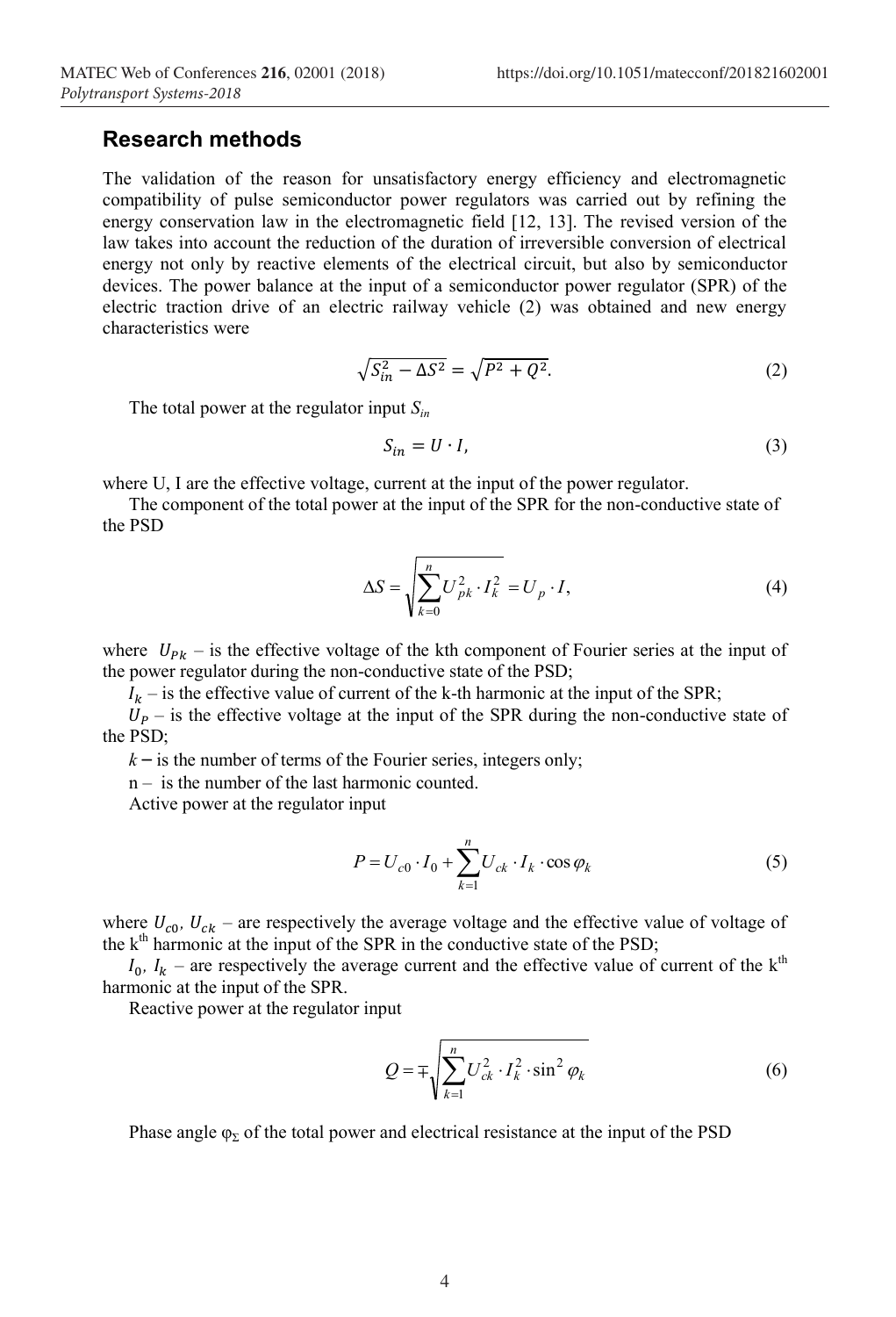$$
\varphi_{\sum} = arctg\left(\frac{\mp\sqrt{\sum_{k=1}^{n}U_{ck}^{2}\cdot I_{k}^{2}\cdot\sin^{2}\varphi_{k}}}{U_{c0}\cdot I_{0} + \sum_{k=1}^{n}U_{ck}\cdot I_{k}\cdot\cos\varphi_{k}}\right)
$$
(7)

The developed energy characteristics allow eliminating methodological contradictions in the process of specialist training, they also comply with the provisions of fundamental electrical engineering [14-16]. These characteristics account the influence of nonlinear distortions of voltage and current on the active and reactive power and the phase angle of the input electrical resistance (7) of the power regulator with a load. All components of the power balance (2) can be calculated and checked for the accuracy of calculation and measurement.

The power factor can be applied to estimate the energy efficiency of the use of electrical energy in direct and alternating current circuits. An assessment method is proposed for the operation of a power regulator  $K_C$  and the effect of reactive elements of the electrical circuit  $K<sub>O</sub>$  on the efficiency of the energy process (8)

$$
F_P = \frac{P}{s_{in}} = \frac{\sqrt{P^2 + Q^2}}{\sqrt{P^2 + Q^2 + \Delta S^2}} \cdot \frac{P}{\sqrt{P^2 + Q^2}} = K_C \cdot K_Q ,
$$
 (8)

where  $K_C = \frac{\sqrt{P^2 + Q^2}}{\sqrt{P^2 + Q^2 + \Delta S^2}}$  – is a coefficient that accounts changing by the electric railway vehicle power regulator of duration of using the electrical potential of the overhead system for train traction,

 $K_Q = \frac{P}{\sqrt{P^2+Q^2}}$  – is a coefficient that takes into account the change in the reactive elements of the electrical circuit the duration of the irreversible conversion of electrical energy into another form of energy.

It is possible to justify the introduction of a new parameter for controlling the power of the electric traction drive of an electric railway vehicle by expressing the current at the input of the power regulator using (2) and taking into account the expressions (3 - 6)

$$
I = \frac{\sqrt{P^2 + Q^2}}{\sqrt{U^2 - U_P^2}}.
$$
\n(9)

It follows from the expression (9) that in order to create an energy-efficient electric traction technology, instead of the known pulse power regulators one should use electric potential of energy sources completely and continuously  $(U_P = 0)$ . A new technical solution is achieved when changing the value of input electrical resistance for power regulation and making active  $(\varphi_{\nabla} = 0)$  input electric resistance of the electric traction drive. The application of the new power control parameter for electric traction drives becomes particularly relevant for mainline electric railway vehicles with a limited self-generated power supply. Regulators changing the power of the electric traction drive by controlling the input electrical resistance are discussed in detail in [17], and their effectiveness can be verified by mathematical modeling.

The mathematical model accounts the parameters of traction substation, overhead system, traction transformer of an electric railway vehicle, power regulator, traction electric drives and load. The results of calculation of the basic performance indicators of a traction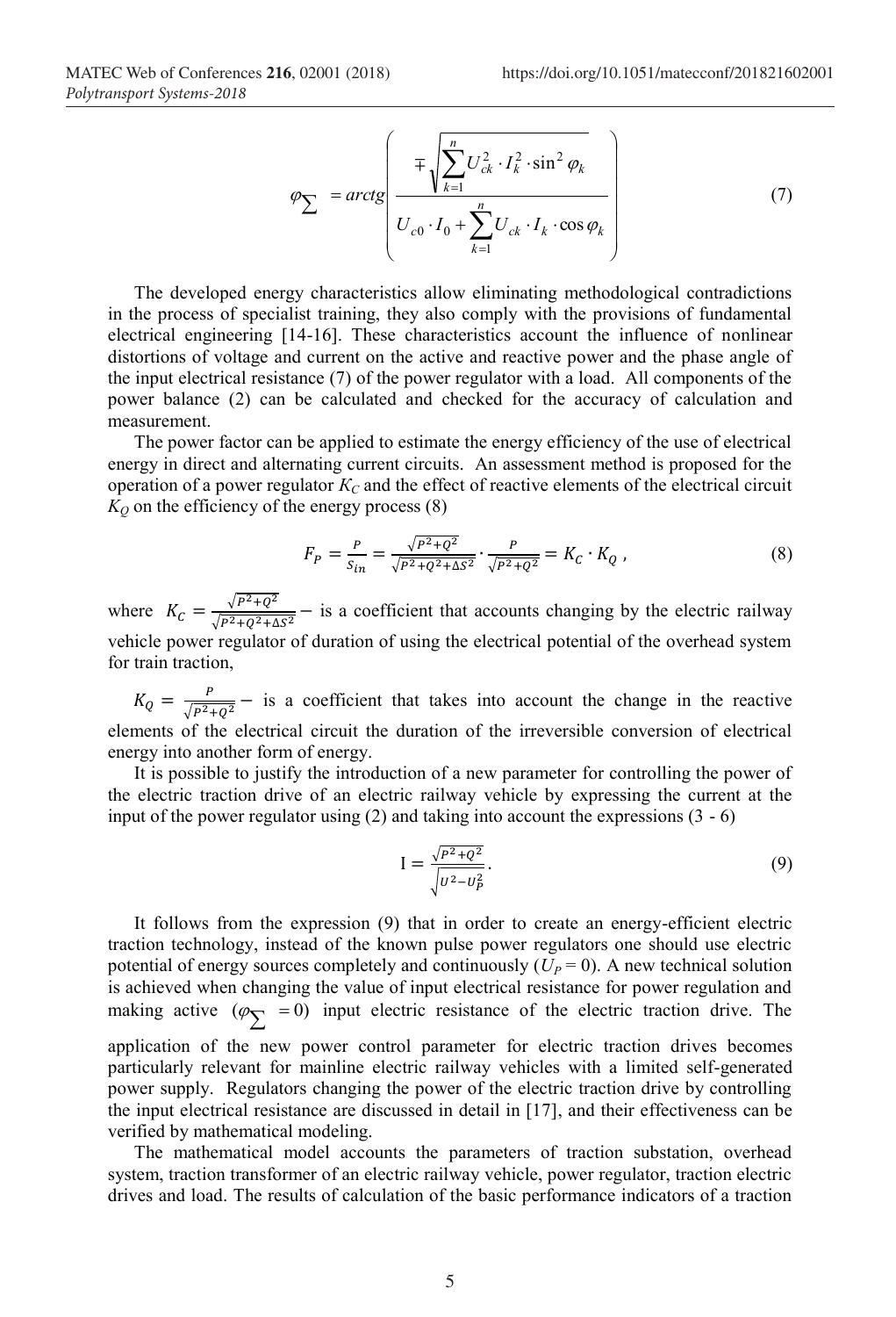drive were obtained using the expressions  $(2 - 8)$ , using Simulink environment and MATLAB software package.

#### **Results**

The mathematical model of operation of an electric traction drive (Fig. 3) of a DC electric railway vehicle with an input electrical resistance for regulator controlling the electric traction motor (ETM) collector with a rated voltage of 1000 V provides the load on the overhead system with the current  $I_{in} = 462.4$  A, and current  $I_d = 815.1$  A in ETM windings.



Fig. 3. Mathematical model of a DC motor drive of an electric railway vehicle with  $U_H = 10000 V$ , rated traction and  $V = 50$  km/h.

This regulator can function as an electric semiconductor variator (ESV), as the total voltage on ETM windings  $U_d = 4003$  V, which is almost two times lower than the voltage on the bow current collector  $U_{tp} = 8243$  V in the middle of the feeder zone of the overhead system. The power factor is  $F_P = 0.86$ , the efficiency is 93.3 %. The power factor can be increased to 1 by successive enabling the electric traction motors of 2 sections of the electric railway vehicle to an intermediate storage  $C_1$ . Start, breakaway and acceleration of an electric traction drive (Fig. 4) significantly differ from those in operation of drives with conditional pulse power regulators. Once the current collector is lifted to the contact wire, the intermediate storage is charged up to the voltage  $u_C = 10 \text{ kV}$  (the first oscillogram, Fig. 4). With the voltage supplied to the windings of the electric traction motor, the current in the windings increases to  $i_d$  = 1000 A (the third oscillogram, see Fig. 4) and the current is consumed in the overhead system  $i_{in}$  (the second oscillogram, Fig. 4) to charge the intermediate energy storage. At the end of the acceleration, the consumed input current from the overhead system iin = 46.36 A, and the current in ETM windings id = 802.2 A. The moment of resistance on the shaft torque of the ETM 7772 N ⋅ m and the shaft rotation frequency  $n = 94$  rpm (the fourth oscillogram, Fig. 4). The power factor of a electric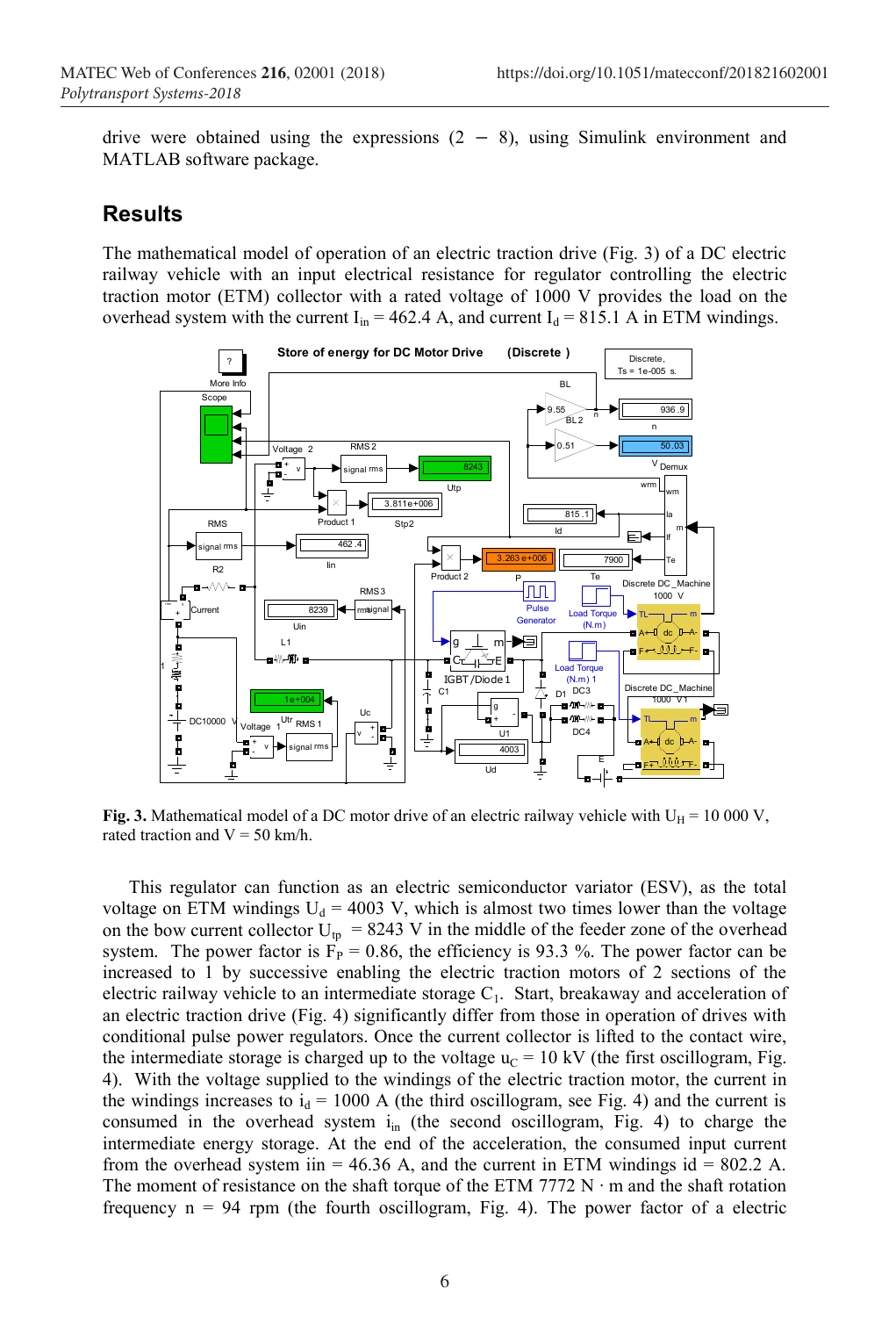traction motor  $F_P = 0.99$  at the electric railway vehicle speed of 5 km/h, efficiency η = 67%, mainly depending on the efficiency of the ETM in this mode of operation.



**Fig. 4.** Oscillograms showing the voltage  $u_C$ , input current i<sub>in</sub> at the input of the ESV, ETM current  $I_d$ and the speed of rotation n of the motor shaft.

A study of operation of a section of an alternating current electric railway vehicle with ATD-1200 asynchronous traction motors at the current collector voltage of 26960 V in the middle of the feeder zone of the overhead system of the direct current. It is made it possible to establish that at a current of 144.8 A consumed from the overhead system, the total phase current of the 4 ATMs was 1977 A at the vehicle movement speed of 51 km/h and the ATM shaft drag torque of 7772 N ⋅ m. The power factor of the traction drive is 0.9, the efficiency is 90%.

When starting, breaking away and accelerating, the electric traction drive of the section of the electric railway vehicles of the alternating current ESV and ATM the current consumed from the overhead system does not exceed 32 A in the steady state when moving at a speed of 5 km/h and the ATM shaft drag torque of 7772 N ⋅ m. The power factor is 0.91, the power efficiency is 40.3 %.

## **Conclusion**

The reason for the reduction in energy efficiency and electromagnetic compatibility of semiconductor power regulators is the reduction in the duration of irreversible conversion of electrical energy into another type of energy. The refinement of the law of conservation of energy in the electromagnetic field eliminates certain teaching problems in the educational process are eliminated. Specialists are focused on developing new engineering solutions to eliminate the cause of drawbacks of currently produced equipment. The proposed power characteristics of an electric traction drive are suitable for studies of direct and alternating current circuits with any form of instantaneous curves of voltage and current. The developed engineering solutions contribute to further development of innovative technologies in energy-efficient electric traction.